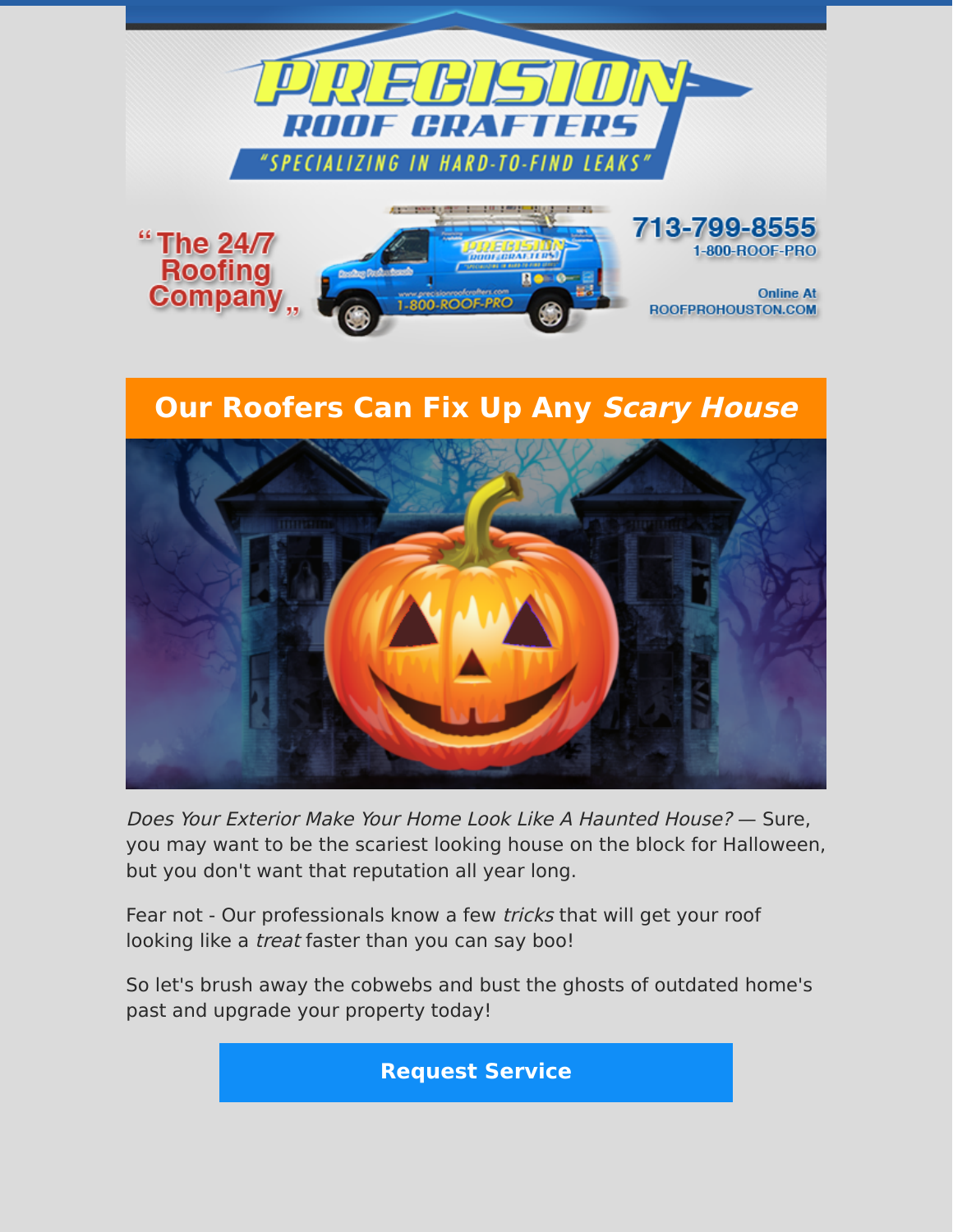

**Celebrating Halloween Safely -** With all of the stresses of new ways of living, I think we'd all agree that a little fun (and perhaps a piece or two of chocolate!) would go a long way right now. While some towns and communities have already established their own rules about how to celebrate Halloween that you should follow, we have some suggestions on how you can contribute to a safe Halloween experience.

- **Pass Out The Candy Safely** Instead of letting the neighborhood kids rummage through the candy bowl to pick out their favorites, do "one-way" trick-or-treating. You can set up on your stoop or driveway with some pre-prepped and individually wrapped goodie bags.
- **Set Guidelines About Candy Eating** When you have a pillowcase full of goodies, it is hard to resist not snacking one a piece or two while walking. Set anticipations and rules about how to snack. If you know you'll have a sweet tooth while walking, bring some hand sanitizer. Otherwise, it's best to wait until you're home again so you can properly wash your hands before the sugar rush.
- **Decorate & Carve Pumpkins -** Decorating your house (inside and out) and carving pumpkins is a great way to get into the Halloween spirit in a way that is perfectly safe in your own household.
- **Remember To Mask Up When Appropriate** That "Jason" hockey mask doesn't count. Don't forget your protective mask when you're out and about.